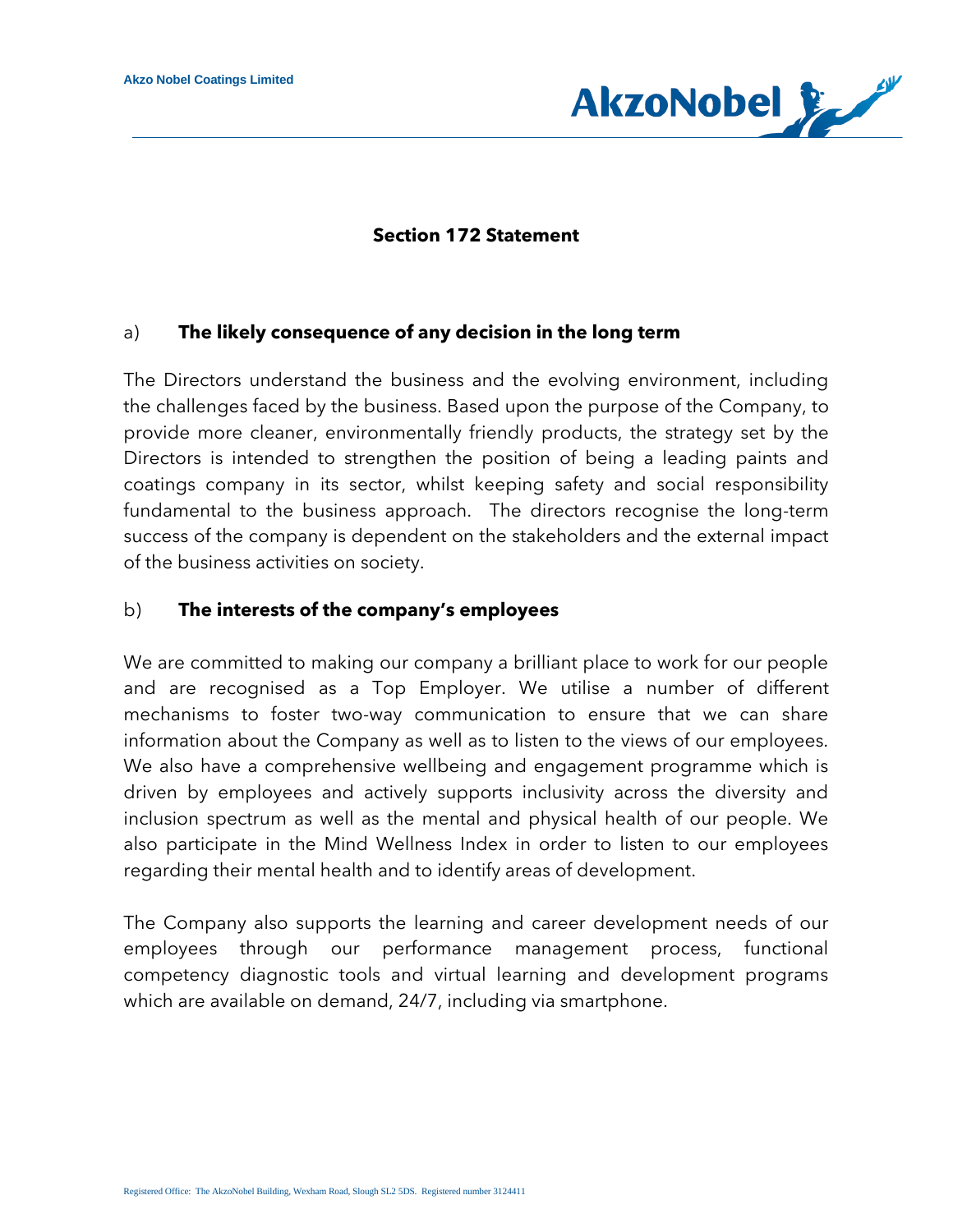

## c) **The need to foster the company's business relationships with suppliers, customers and others**

The company continues to work closely with customers, suppliers and other stakeholders to deliver products and solutions that make their businesses more sustainable, while delivering economic value to all parties in the value chain.

# d) **The impact of the company's operations on the community and the environment**

The ultimate parent company makes use of eco-premium solutions to track the performance in creating shared value for our business, our customers and society. There is an ambition across the group to maintain at least 20% of revenue from eco-premium solutions by constantly innovating, based on insights into evolving environmental concerns and societal needs. Eco-premium solutions need to exceed the reference in each market in terms of sustainability performance. It is therefore a moving target, as the reference is constantly improving

# e) **The desirability of the company maintaining a reputation for high standards of business conduct**

There are a broad range of processes and procedures in place designed to provide control over the company's operations. These processes and procedures include measures regarding the general control environment, such as a Code of Conduct – including business principles and a corporate complaints procedure. The company follows group directives and authority schedules, as well as specific measures, such as a risk management system, a system of controls and a system of letters of financial representation by responsible management at various levels within the company.

### f) **The need to act fairly as between members of the company.**

The ultimate parent company, Akzo Nobel N.V. is a public limited liability company (naamloze vennootschap) established under the laws of the Netherlands, with common shares listed on Euronext Amsterdam. AkzoNobel has a sponsored level 1 American Depositary Receipt (ADR) program and ADRs can be traded on the international OTCQX platform in the US. The company's management and